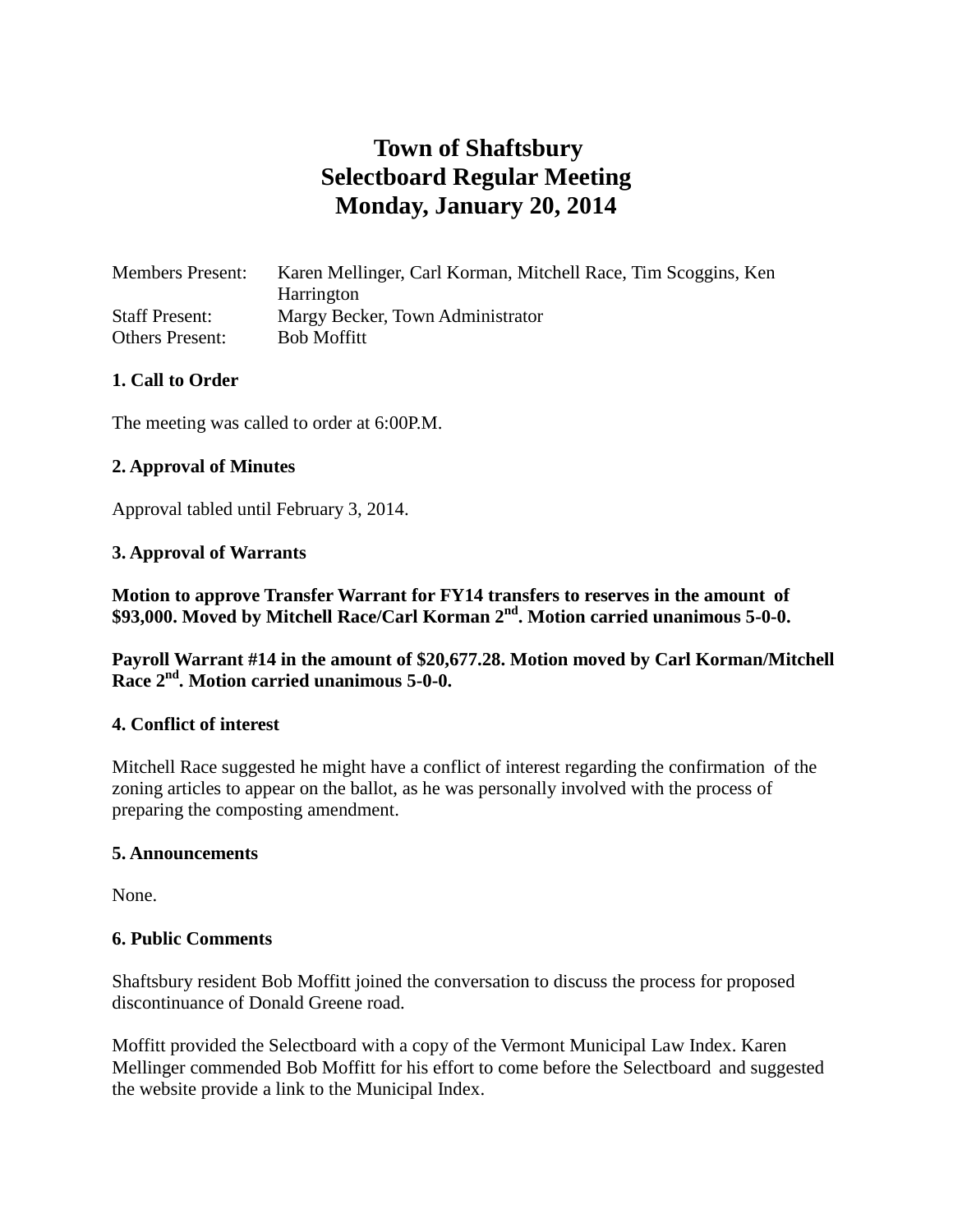# **7. Selectboard reports for Town report**

Karen Mellinger discussed the process of publishing the Town Report. The Selectboard is responsible for the budget guide and a budget report, which details changes. The Selectboard discussed information regarding by-law changes in the town report, and also elaborated on the Constable discussions which would also be included. Other corrections were noted.

# **8. March 2014 Town Meeting Warning**

Selectmen reviewed the components of a draft warning for Town Meeting, which included three potential articles pertaining to zoning bylaw amendments and three potential articles concerning the status of the Town constables.

#### **8a. Proposed zoning articles:**

The Selectboard discussed the 1987 voter approval of a change in the Town's status from an 'urban' town to a 'rural' town for the purposes of bylaw adoptions. The Selectboard noted the zoning bylaw amendment procedures that were conducted from 2009 to 2012 appear to have violated the process adopted in 1987. During this time zoning amendments were adopted by a majority vote of the Selectboard versus by an Australian ballot vote.

The Town attorney has noted that the statute of limitations for challenges to zoning bylaws or amendments is two years from the date the bylaw was enacted. The Town attorney has recommended warning an Australian Ballot vote in March 2014 for adoption of any zoning amendments adopted by the Selectboard within the past two years.

The Selectboard members expressed concerns about the fact that a lot of work was involved in preparation and adoption of the solid waste facility amendment and revisions to the flood hazard regulations.

Carl Korman found the draft articles pertaining to the zoning amendment issues to be vague and lacking a reasonable explanation of benefits, cause and effect, etc. He suggested that an explanation to the zoning bylaws being voted on should be provided - i.e. in an informational brochure.

**Motion to place item 1A (solid waste amendment) and 1B (flood hazard regulations amendment) on the Australian ballot, to be voted on separately by the residents of Shaftsbury. Moved by Tim Scoggins/Carl Korman 2nd. Motion carried 4-0-1 as Mitchell Race abstained.**

The Selectboard discussed the editing done to the proposed zoning bylaw articles conducted by the town lawyer. Carl Korman suggested a conference with the town attorney for purpose of clarification.

Mitchell Race noted the work of the town planning commission, and believed that it was important that the residents of Shaftsbury understand the time and effort which goes into the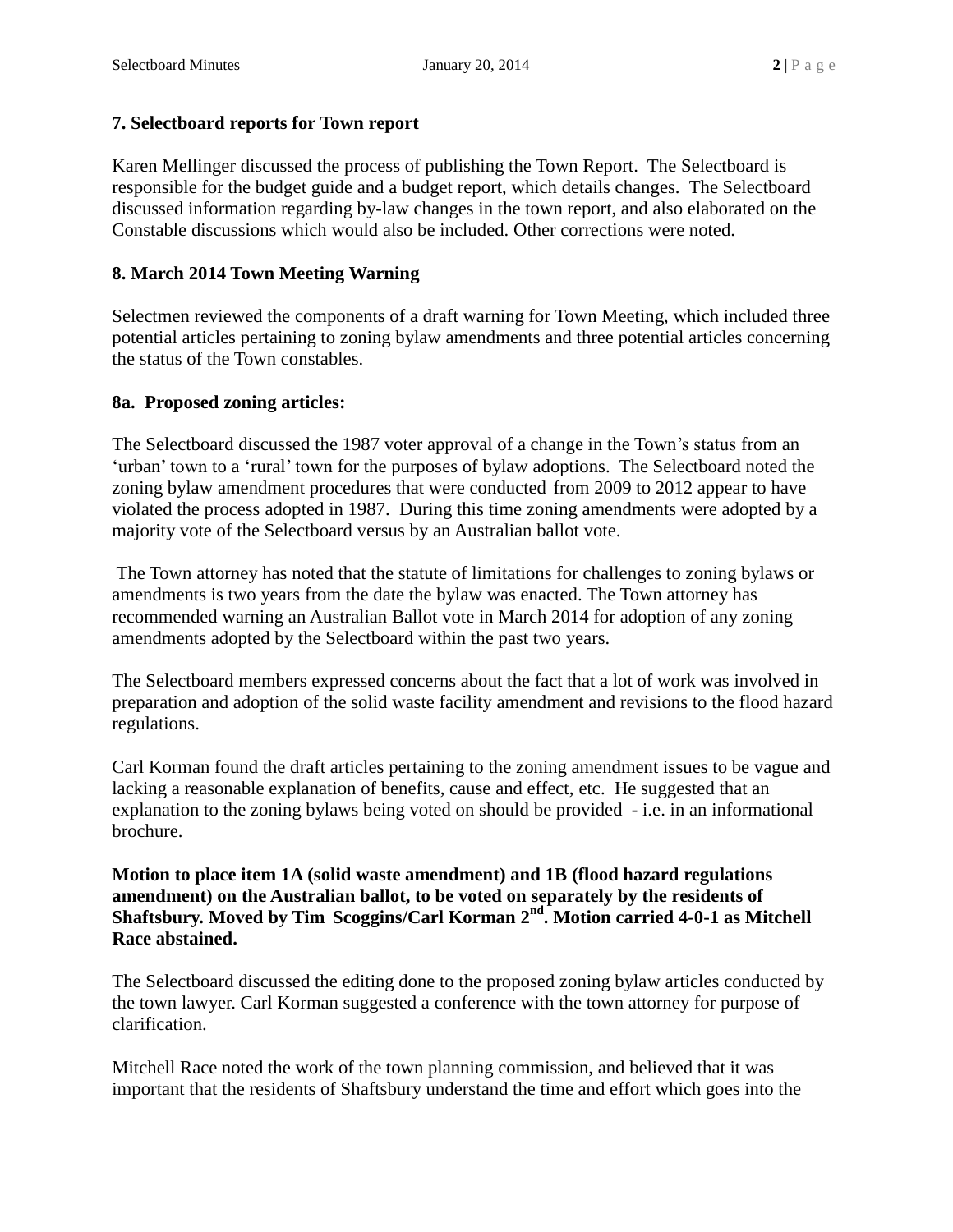bylaws in question.

It was suggested to the Selectboard that an explanation in the vote should be included. Discussions about the legality of explanations on the ballot was discussed in detail. Tim Scoggins provided a statement from the Vermont Secretary of State specifying that a ballot can only have yes/no questions, and that explanatory language is generally not applicable.

**Motion to approve the language of proposed Article 2 as follows "**Shall the voters of the Town of Shaftsbury authorize future amendments to the zoning bylaws to be adopted by majority vote of the Selectboard, as provided by 24 V.S.A. Sec. 4442( c )(1)? **And to place article on the ballot. Moved by Tim Scoggins/Ken Harrington 2nd . Motion carried 5-0-0.**

Tim Scoggins agreed to collaborate with appropriate parties to produce a 'voter's guide' to the proposed zoning amendments.

# **8b. Confirmation of articles concerning status of Constables**

**Tim Scoggins made the motion to place the proposed article concerning prohibition of law enforcement authority on the ballot as follows***:* "Shall the voters of the Town of Shaftsbury prohibit its First and Second Constables from exercising law enforcement authority as provided by 24 V.S.A. Sec. 1936a(1)?**Carl Korman seconded.**

**Ken Harrington made the motion to amend the original motion to put all Constable articles on the ballot. Tim Scoggins seconded for discussion purposes.** Ken Harrington noted that putting all articles on the warning gave the whole picture to the voters. Tim Scoggins disagreed, noting the articles are confusing.

Carl Korman consulted the statutes which apply to Constable authority, noting they are very confusing. He agreed to consult with the VLCT. Karen Mellinger stated she still wants voters to have a say.

# **The Chair called the question. Action: 1 for (Harrington); 4 against; 0 abstaining. The amendment to the motion failed.**

# **The Chair called the question on the original Scoggins motion. Action: 0 for – 5 against – 0 abstaining. The motion failed.**

The Selectboard revisited prior discussions concerning the fact the town had elected a fully certified law enforcement officer for the Town Constable position. It was also noted the Town had contracted with the Bennington County Sheriffs for several years.

There were discussions about why the Selectboard hesitated to propose a budget for Constable training and certification in the past. The Selectboard acknowledged past discussions regarding the possibility of extending the term for the town Constable from a one year to a two year position. Continued confusion around the precise authorities of Constables and appropriate voter actions was noted. Tim Scoggins suggested that 17 V.S.A. 26467 be addressed with regards to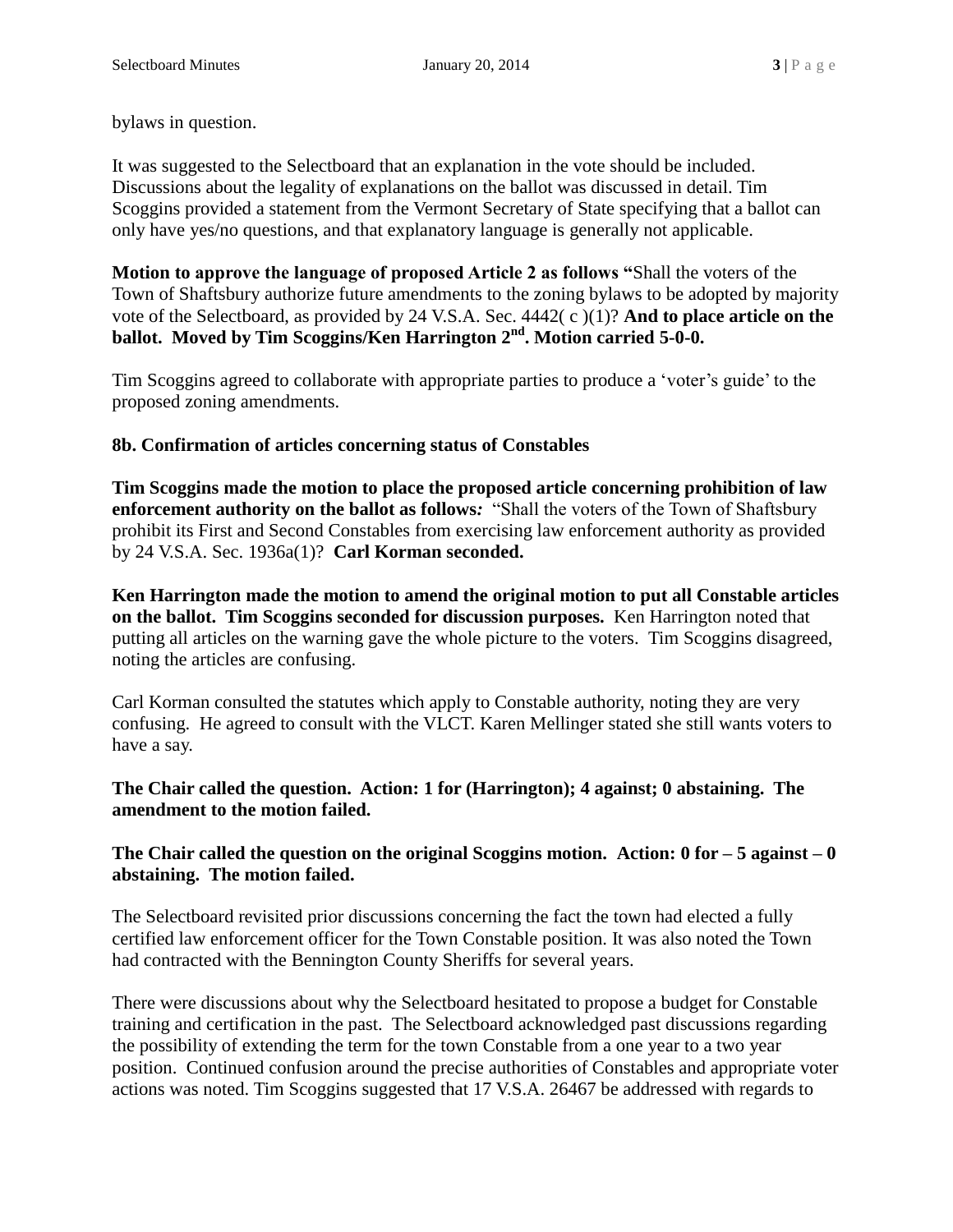the Constable position being changed from an elected to appointed position. No motion was made in support of this article.

**Motion to place the article addressing extending the terms of Constables on the ballot as follows:** "Shall the voters of the Town of Shaftsbury change the terms of its First and Second Constable from one year terms to two year terms as provided by 17 V.S.A. Sec. 2646(7)?" **Moved by Ken Harrington/Mitch Race 2nd . Motion carried 4-0-1 (Scoggins abstaining). The motion carried.**

**Motion to accept the revised warning. Moved by Carl Korman/2nd by Mitchell Race. Motion carried unanimously 5-0.** 

# **9. VT Health Exchange – enrollment changes**

The Selectboard noted that the coverage for employees to the town was extended through March of 2014 and that they have chosen the Gold Blue for You plan provided by Blue Cross/Blue Shield as the basis of the proposed FY15 budget.

Margy Becker announced the changes in enrollment requirements for small business, due to the fact the Health exchange payment option for small businesses is not working. The Town employees will have to enroll directly with BCBS, and the Town can offer only two plans. Enrollment must occur before February 17, 2014 for the plan to go into effect on April  $1<sup>st</sup>$ , 2014. Discussions regarding selection of a second plan will be scheduled for the February 3 regular meeting.

# **10. School Board Liaison Report**

Tim Scoggins reported on the recent School Board meeting attended by Scoggins, and explained to the Selectboard the article in the Bennington Banner suggesting the Shaftsbury Elementary School taxes would increase by approximately three cents.

Tim Scoggins reported the School Board is moving forward to include District One into the Shaftsbury school tax base, and at the last meeting the School Board approved \$3,000 for legal assistance.

# **11. VTRANS Weight Limit Reporting**

The Selectboard acknowledged the formal request from VTRANS to report special weight limits on town roads and bridges. There are currently none. Margy Becker noted there was no report to submit.

# **12. VTRANS Certificate of Highway Mileage Report**

The Selectboard discussed the VTRANS Certificate of Highway Mileage Report, and noted the report is intended for the basis of state aid allocation for Class 3 roads. Margy Becker acknowledged there was time to formalize a report and action will be scheduled for February 3.